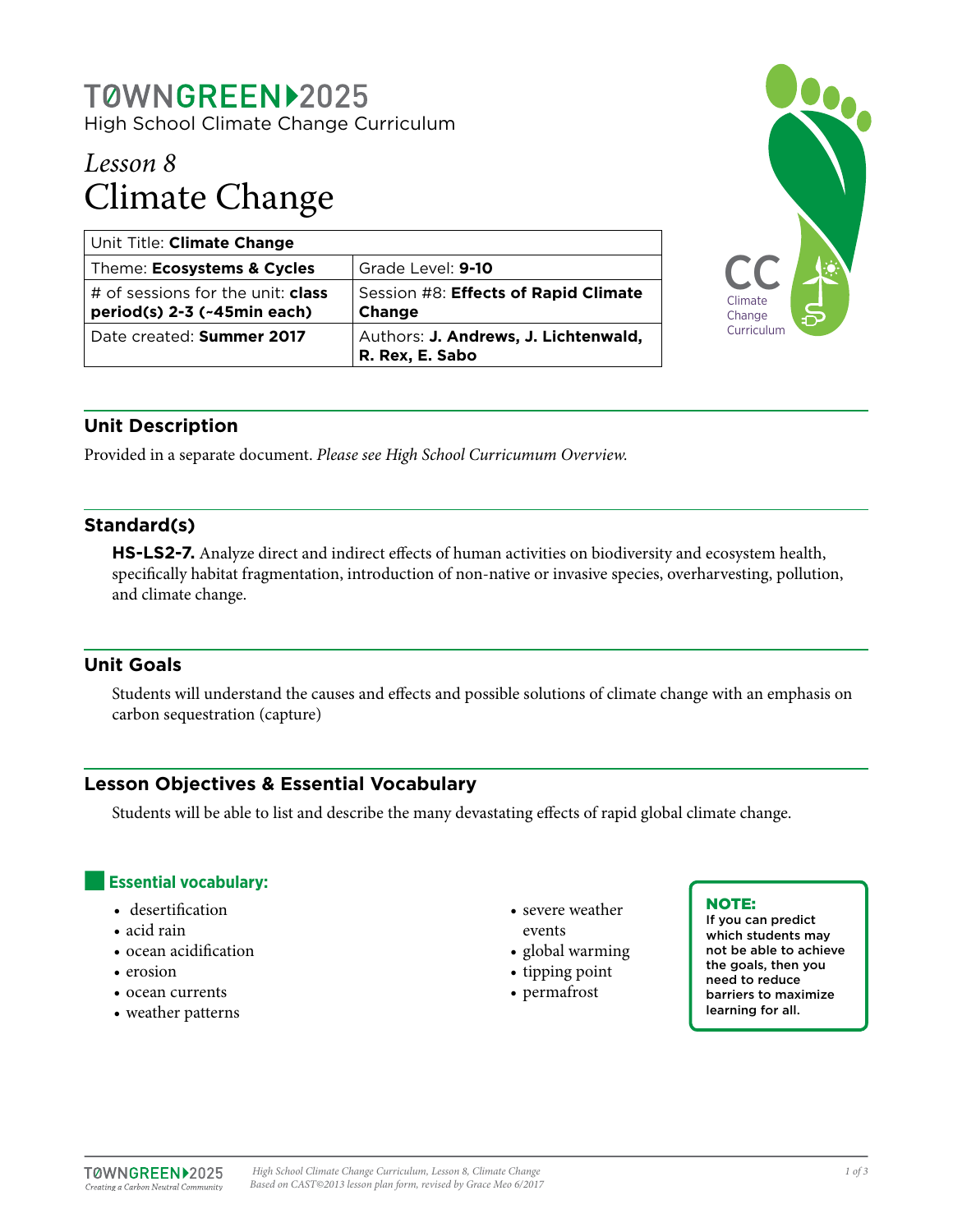# **Note any potential barriers to the lesson — consider variability**

vocab/reading ability — provide scaffolding, diagrams to clarify text, vocab assignments: word splash, etc.

Writing skills: solution provide writing prompts or sentence frames

#### **Evaluation/Assessment**

**(directly linked to the goals, i.e., Formative/Ongoing Assessment or Summative/End of Lesson Assessment)**

Guiding questions/quiz on video presentation, 'Before the Flood'

Rubric to assess project/presentation of different causes of rapid climate change

teacher check ins for understanding

*NOTE: Consider the [UDL Guidelines](http://bit.ly/1d5bjtS) in selecting methods and materials to ensure that you provide options for engagement, representation, and action and expression.* 

#### **Methods**

**(e.g., Anticipatory Set, Introduce and Model New Knowledge, Provide Guided Practice, Provide Independent Practice)**

- **1.** Preteach vocabulary and activate prior knowledge by breaking students into groups of 3-4 students. Have each student in the group be responsible for learning 2-3 of the essential vocabulary words above. Each student should define and create an illustration for each word they are assigned. Essentially the student becomes a "wizard" for his/her words. Then students will teach the rest of their group the words they became expert wizards of. Hold brief class discussion to ensure student understanding.
- **2.** Hook: Show students RTT chart representing atmospheric carbon
- **3.** Video clips or show video, 'Before the Flood'
- **4.** Teacher generated discussion regarding the devastating effects of rapid global climate change: global warming, desertification, ocean acidification, permafrost, severe weather events, changes in ocean current patterns, food security, etc.
- **5.** Have students research the effects that the cause (they researched in lesson 7) of climate change is having globally and add this information to their poster, powerpoint, google slide, brochure, persuasive essay or video(from lesson 7) findings will be presented in lesson 9
- **6.** Enrichment ideas: research current articles regarding habitat/climate change in local or different ecosystems

#### **Materials**

- **1.** Text, developed rubric: *[https://docs.google.com/spreadsheets/d/1yS8oXLDmfl4TqZlTVTRv7Og4Cw12Ve1OR](https://docs.google.com/spreadsheets/d/1yS8oXLDmfl4TqZlTVTRv7Og4Cw12Ve1ORxC_hm03RD0/edit?usp=sharing) [xC\\_hm03RD0/edit?usp=sharing](https://docs.google.com/spreadsheets/d/1yS8oXLDmfl4TqZlTVTRv7Og4Cw12Ve1ORxC_hm03RD0/edit?usp=sharing)*, student generated project from lesson 7, access to computer, library media center
- **2.** the globe project: *[www.globe.org](http://www.globe.org)*
- **3.** Ameriflex network and Euroflex network for data

NOTE: Provide options — refer to the UDL guidelines as a way to ensure that all learners can demonstrate achievement of goals. For ideas: *http://bit. ly/1d5bjtS*